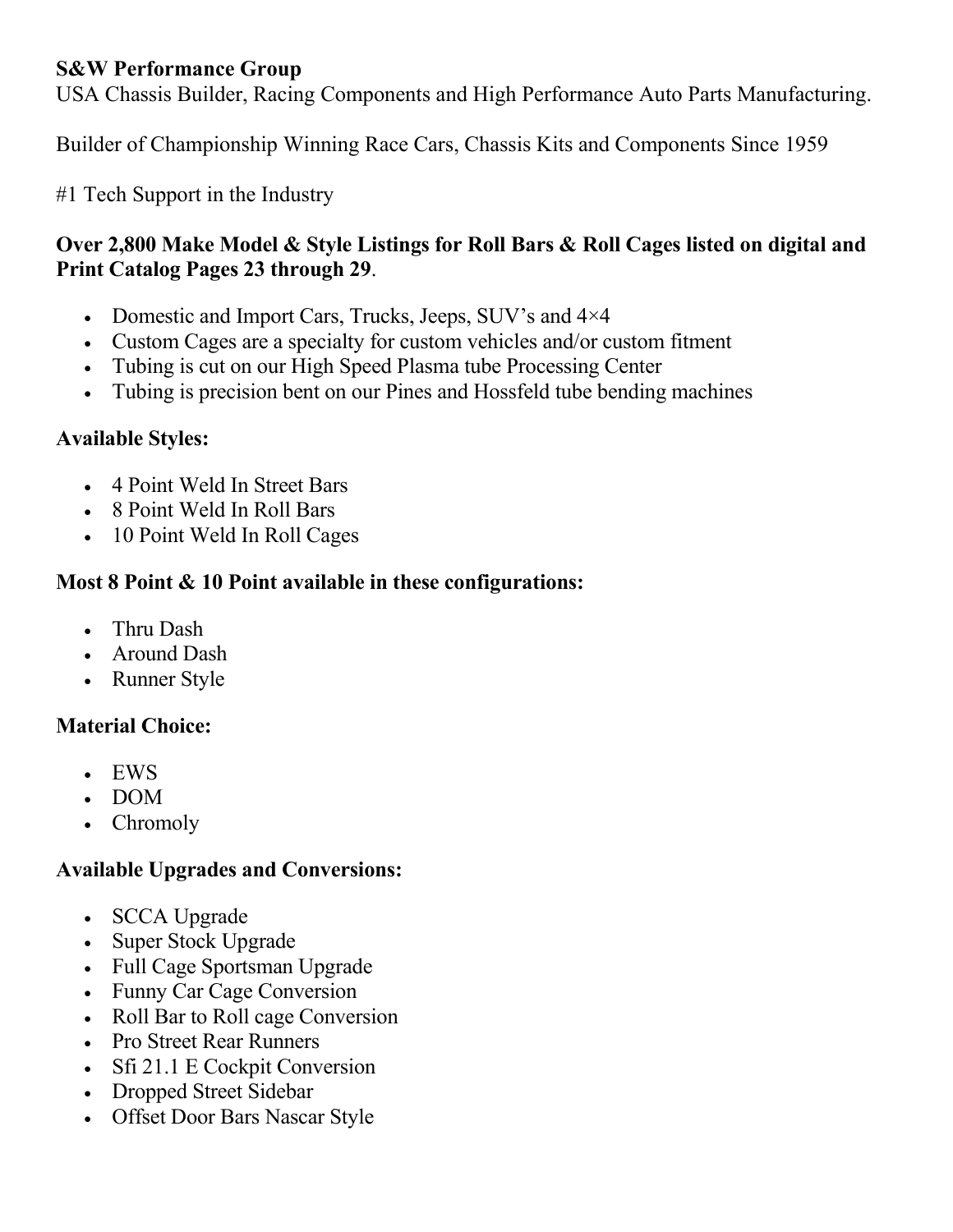### **Roll Bar & Roll Cage Accessories:**

- Swing Out Side Bar Kits
- Window Nets and Window Net Release Kits
- Switch Mounts
- Helmet Hooks
- Steering Wheel Hooks
- Camera Mounts
- Carbon Fiber Tubing Protectors
- Replacement Pieces

**Read installation instructions thoroughly before beginning. A detailed instructions packet is included with your kit.**

## *Roll Cage Installation*

*What to consider before you purchase a kit*

What type of racing are you going to do; Drag racing, road racing, drifting, ...

What sanction body rule will the roll cage have to conform to; NHRA, IHRA, SCCA, Formula Drift, LeMons,

What material does the cage have to be made from; Mild steel EWS, Mild steel DOM, Chrome-Moly.

What OD & wall thickness do you need?

Roll Bars & Roll Cages are designed to meet and exceed NHRA, IHRA and most major road race and off-road organizations requirements for material size & thickness, but must be installed in accordance with sanctioning bodies guidelines and rules. They are designed to comfortably fit with your stock interior in place. If you desire a custom tailored fit, our team will bend a custom cage to your measurements.

*Welding***:** Tack weld all components in place before doing the final welding. When installing the cage keep in mind that you have to weld all joints all the way around. Some sanctioning bodies allow the use of gussets where you cannot weld a joint 360 degrees around the tube. One method of welding the cage is to tack the cage together, and then cut holes in the floor and drop the cage through the floor, and weld the top joints of the roof hoop and main hoop and the roof hoop and windshield runners. Another welding method is to break the roof hoop away from the main hoop,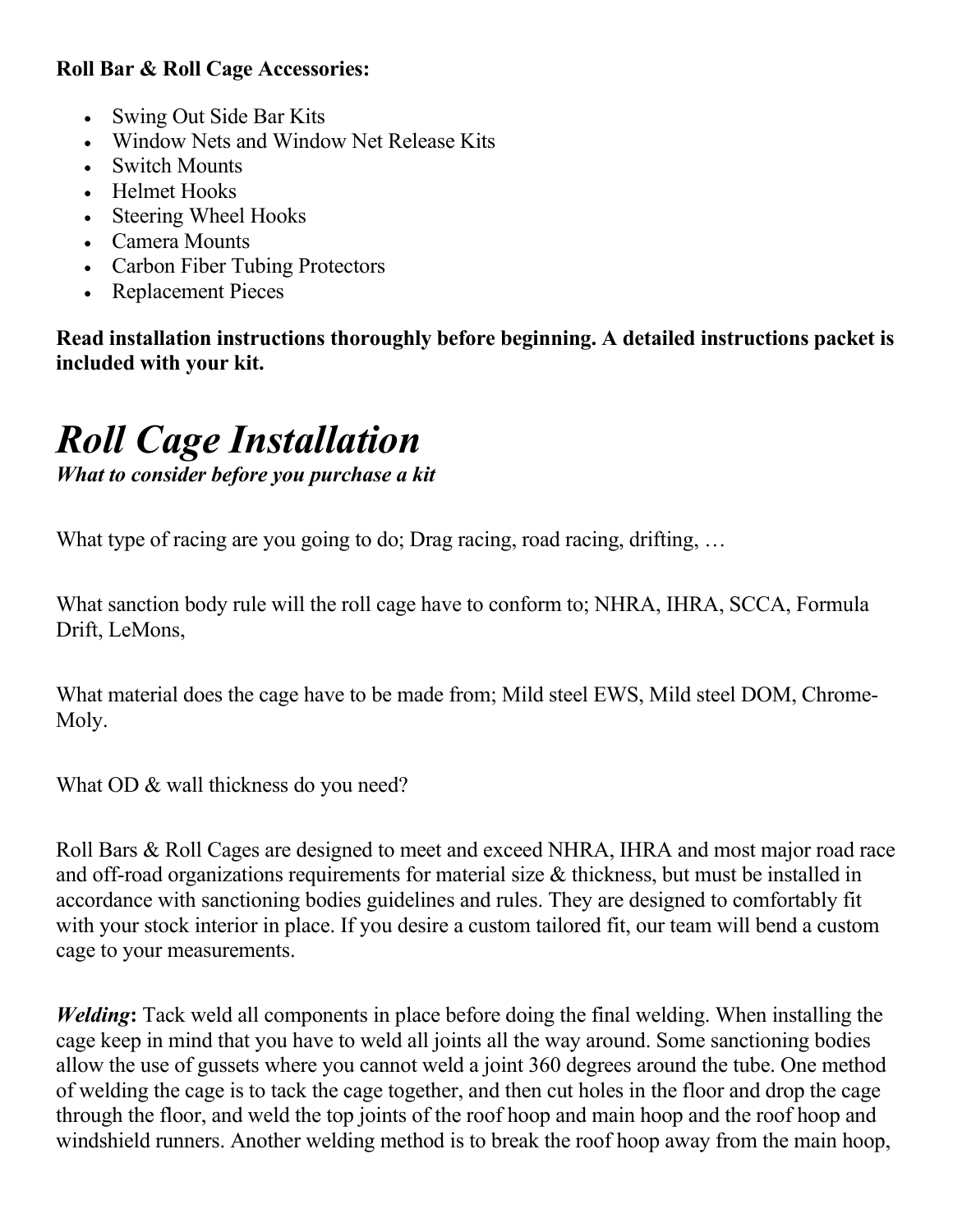lower it, then weld the windshield runners to the roof hoop. Mild steel cages can be MIG welded or TIG welded. Chrome-moly cages have to be TIG welded. We use 0.030" or 0.035" ER70 S-6 wire for MIG welding. For TIG we use 0.045" or 0.063" ER70 S2 wire.

*Note: Sparks from welding and grinding will damage glass and plastic.*

*Refer to our Roll Bar & Roll Cage instructions for safety tips and diagrams for typical installations.*

**Download installation instructions**: [https://swracecars.com/wp-content/uploads/2021/05/RB-](https://swracecars.com/wp-content/uploads/2021/05/RB-RC-instructions-SW-03-31-2021-Final.pdf)[RC-instructions-SW-03-31-2021-Final.pdf](https://swracecars.com/wp-content/uploads/2021/05/RB-RC-instructions-SW-03-31-2021-Final.pdf)

# *Installation Tips*

*Note: some tubes are supplied notched or with miter cuts. These notches and cuts may need to be adjusted for your installation.*

**Main Hoop:** Determine the location of the Main Hoop. Do this using the seat you will be using when racing and with the driver wearing a helmet. The Main Hoop should no more than 6" from the back of the helmet. The main hoop can be installed at a slight angle. Note the location of the bottom hoop on the floor. If you are installing the cage in a unibody vehicle, form the floor plates to fit the floor where the hoop will mount. If your vehicle has a frame, the main hoop must sit on top of the frame or on outriggers welded to the frame. Tack the Main Hoop to the floor plates, frame or outriggers.

**Back Bars:** These tubes go from the top of the main hoop down to the trunk floor. The top of the tubes should be no more than 5" below the top of the hoop. These tubes should be at an angle of 70 degrees or more to the main hoop. Some sanctioning bodies require that they are as close to 45 degrees as practically possible. They have to be welded to floor plates or directly to the frame rails.

**Seat Crossmember/Shoulder belt Tube:** This tube should be located so that it is a few inches lower than the driver's shoulders or just below the shoulder belt openings in the racing seat. The shoulder belt should have a downward angle as they come over your shoulders. Note: If your cage requires a diagonal in the main hoop, the shoulder belt tube should be installed after the diagonal is installed.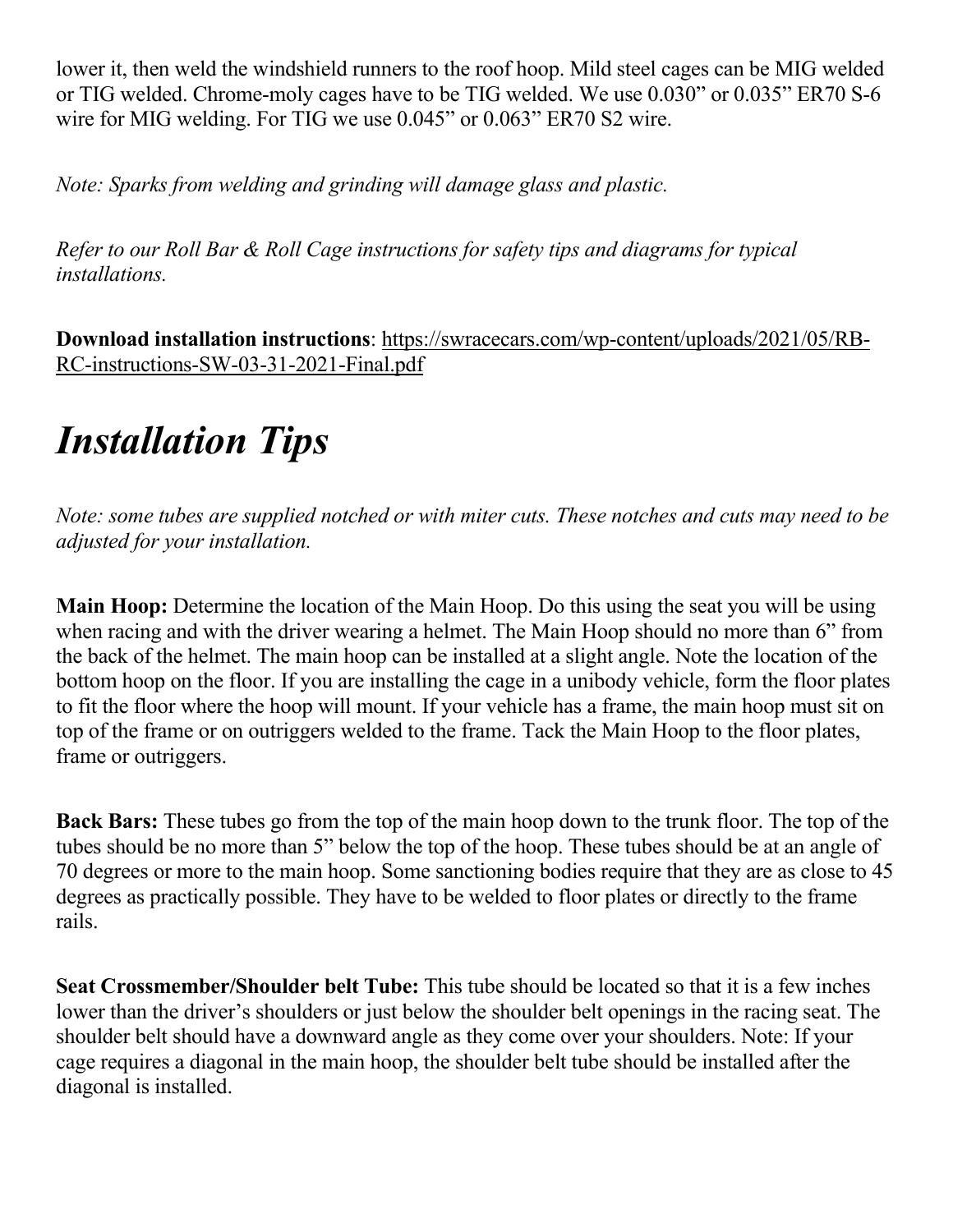**Roof Hoop:** Fitting the roof hoop can be tricky. The legs of the hoop are not notched, you will have to notch them. The tricky part is holding it in place so that you can mark the ends for the notch. One way to make this easier is to hold it in place with a ratchet strap. The strap is raped around the roof through the windows and holds the hoop up. Another method is to use a prop to hold the front of the hoop in place. The roof hoop does not to be flush with the top of the main hoop. It usually attaches to the main hoop somewhere in the bend section of the tube. Be sure that no part of the helmet is above the roof hoop when seated in the vehicle

**A-Pillar/Windshield Tubes:** We have two types of windshield runners. Through the dash and around the dash. Both are installed the same. You want to install the windshield runners so that they do not impede the driver's line of sight. Fit the top of the tube in the bend area of the roof hoop, the bottom will weld to a floor plate or outrigger. Once you know where the tubes will fit, form the floor plates to fit the floor. Fit these tubes very carefully, because the top of the tube meets the roof hoop at an angle, and on the curve, it is very easy to remove too much material when fitting.

**Lateral Supports (D-bars):** These tubes are required for unibody vehicles that will be drag raced. They are not required for vehicles with full frames, but I strongly recommend using them. They greatly increase the lateral stiffness of the roll cage. Cars that are front wheel drive must have these tubes welded to a crossmember that runs between the rocker boxes. The top of the tube is attached to the main hoop below the seat crossmember. The bottom welds to floor plates that are welded to the driveshaft tunnel or floor. These tubes do not have to be in line with the main hoop.

**Dash Bar:** This tube is installed between the two windshield runner tubes. This tube can go above or below the steering column. If putting this tube below the steering column check that it does not restrict your access to the throttle, brake or clutch pedals. Some sanctioning bodies do not require this tube to be installed. We recommend installing it because it does increase the strength of the cage.

**Side Bars:** The side bars run between the main hoop and the windshield runners. This bar should pass between your shoulder and elbow when you are sitting in the seat. The bar should run downward from back to the front. It can intersect the main hoop above, below or in line with the seat crossmember bar. At the front it should connect to the windshield runner a few inches above the floor. Check that the location of the side bar does not interfere with any window cranks or door handles. On some vehicles it may be necessary to remove the arm rest.

**Swing Out Side Bar Kit:** Refer to our product instruction for general installation instructions. This is the best way we have found to install a Swing Out Side Bar Kit. Complete the cage installation and do all welding. Determine where you want the front hinge to be. Determine where the rear pin should be. The pin at the back of the swing out must be within 8" of the main